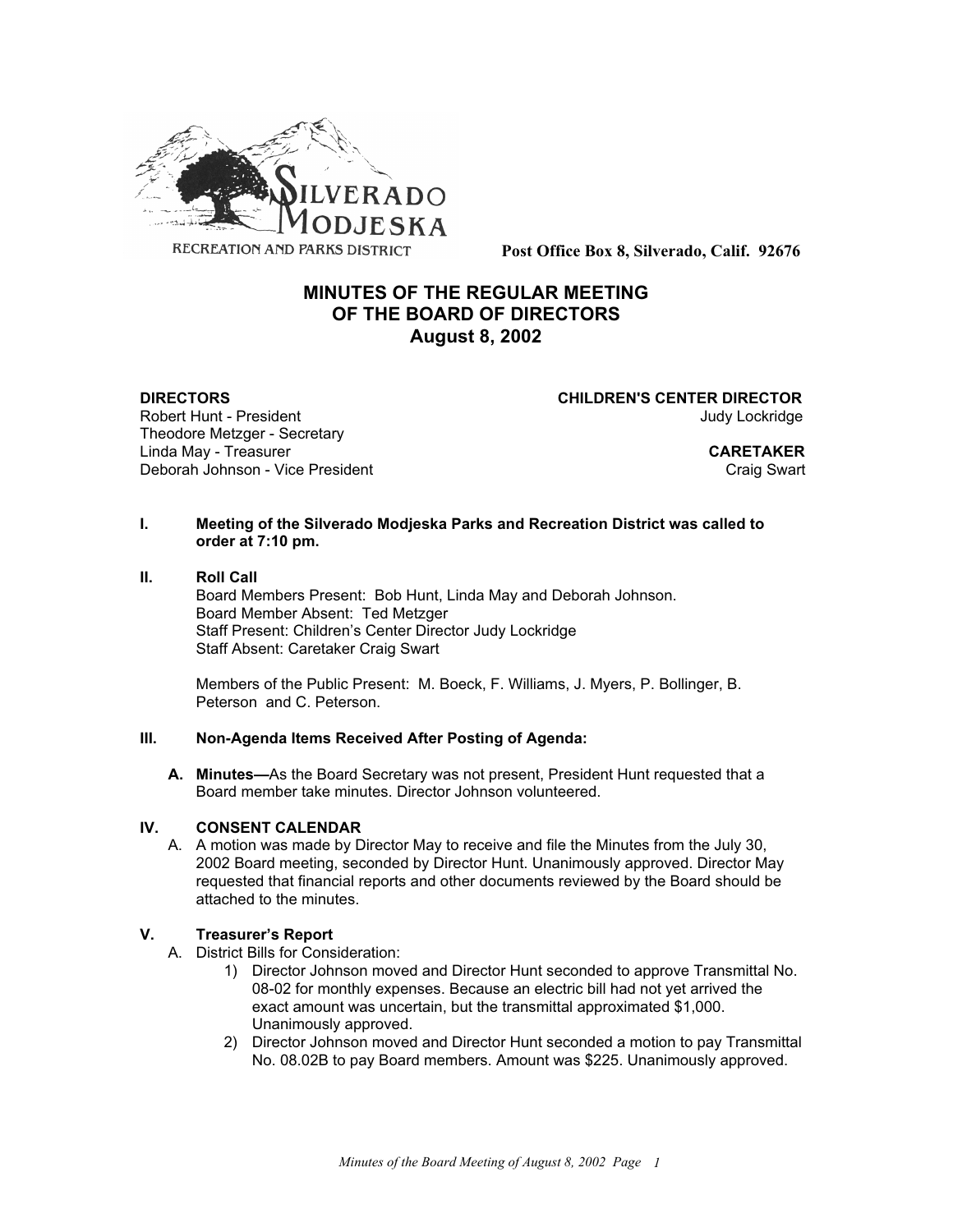### B. Financial Statements

1) Director May presented the July 1, 2002 to June 30, 2003 budget. Based on prior year expenses, the budget anticipates \$131,359 in income and \$131,359 in expenses. \$52,400 represents "normal" revenues (tax revenue, rents, interest); the other \$78,959 is from one-time grants. She will bring a more polished version to the next meeting. After a motion by Director May and a second by Director Johnson, the Board unanimously adopted the budget.

# **VI. Silverado Children's Center Director's Report**

- A. Director Lockridge gave a summary of summer activity.
	- The CA Dept. of Health and Human Services received a complaint that numerous hazardous and maintenance issues existed at the Center. It sent an investigator, who filed an "inconclusive" report.
	- The Center made a profit this summer for the first time.
	- A Pennysaver ad to recruit children resulted in more than 10 phone calls. One family registered so far.
	- Director Lockridge's son is distributing advertising flyers door to door. She also plans to put an ad in local water bills.
	- The monthly Bingo fundraiser brought in \$300 last Friday.
	- Peter Bollinger said that the Center is starting a more aggressive public relations campaign.
	- Fall enrollment begins Sept.  $3<sup>rd</sup>$ . The last day of the summer session is August 30.
	- The bookkeeper is changing the address for the Board's water and electric bills to the Park Board post office box. Director Lockridge brought the Board members' mail boxes to the community center.
	- Director Lockridge asked that the Board demonstrate its support for the Children's Center staff by visiting and attending events. Director May suggested a picnic with the staff.
	- Director May asked how many staff were at the Center. Director Lockridge said 3 full-time and 2 part-time teachers. She said the turnover is high because of the low pay. A lot of staff leave to take positions with the school district.
	- The school age program (14 spaces) is three-quarters full. The preschool program (40 spaces) is weak. In the preschool program, the Center accepts two to five year olds who are potty-trained.
	- Director Lockridge raised concerns about a CAPRI waiver that parents are requested to sign. The Board assured her that it must be signed and that it was nothing extraordinary.
	- Director May asked for a 2002-3 budget at the next meeting. Director Lockridge thought the Board had approved the budget that Peter Bollinger brought to the last meeting. Director May said the Board had not approved it.

# **VII. Caretaker's Report**

Caretaker Craig Swart was not present, but he had given the reports to Director Hunt.

- The Safety Committee will meet prior to the next Board meeting.
- Locking dumpsters have been installed at both community centers.
- The Board discussed vandalism and other problems. They will be discussed at the next meeting.
- Director May will write up a policy on driver's reimbursement to satisfy CAPRI requirements.